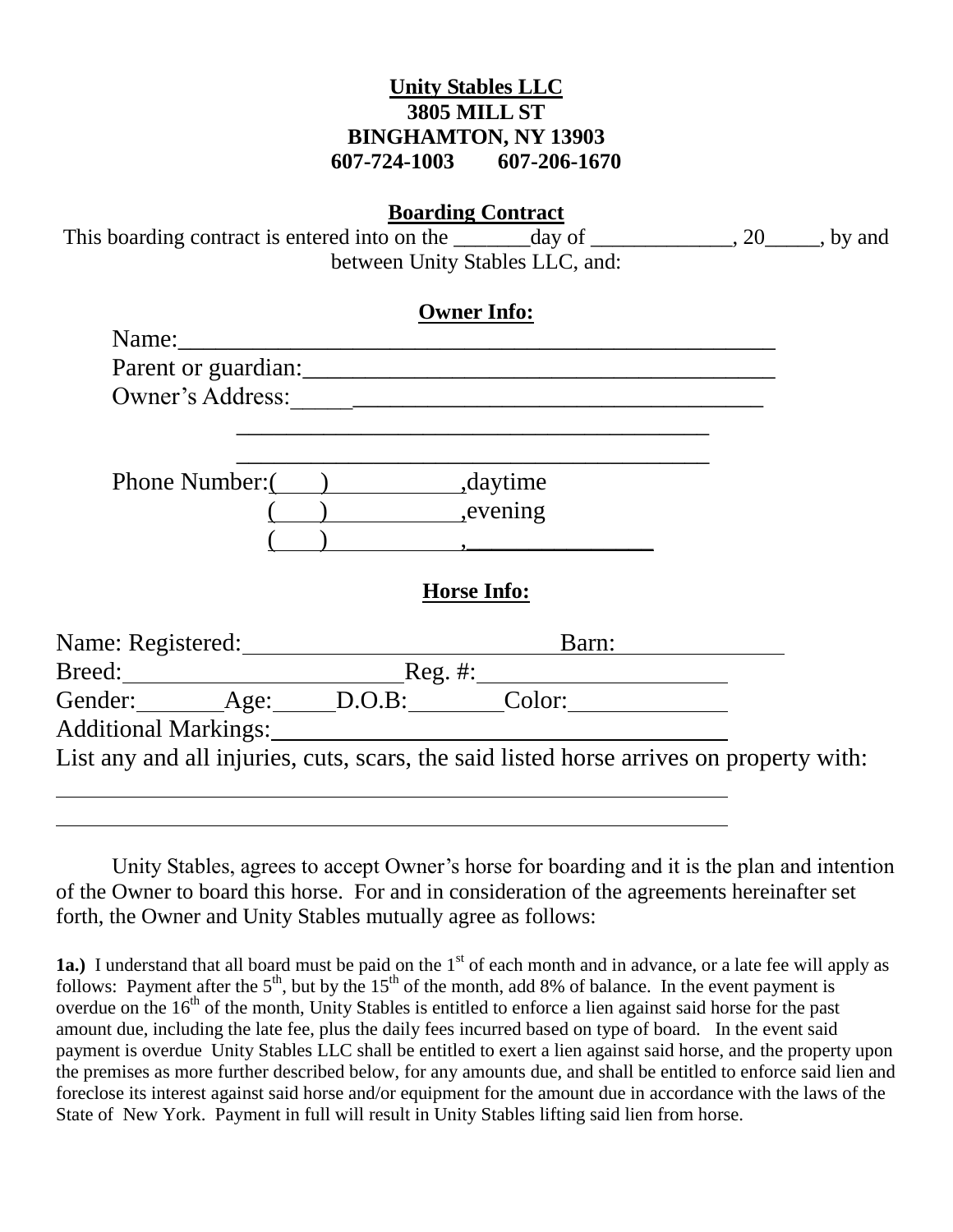**Right of Lien**. The Owner is put on notice that Stable has a right of lien as set forth in the laws of the State of New York, for the amount due for the board and keep of such horse(s), and also for storage and services, and shall have the right, without process of law, to retain said horse(s) until the amount of said indebtedness is discharged. However, Stable will not be obligated to retain and/or maintain the horse(s) in question in the event the amount of the bill exceeds the anticipated unregistered value of the horse(s). In the event the Stable exercises Stable's lien rights as above-described for non-payment, this Agreement shall constitute a Bill of Sale and Authorization to process transfer applications from any breed registration as may be applicable to said horse(s) upon affidavit by Stable's representatives setting forth the material facts of the default and foreclosure as well as the Stable's compliance with foreclosure procedures as required by law. In the event collection of this account is turned over to an attorney, Owner agrees to pay all attorney's fees, costs, and other related fees. **1b.)** When payment and late fee of an overdue balance is made in full, and before Unity Stables retains the right of ownership of said horse, owner agrees to include a deposit in the amount of \$100 to retain space for said horse at Unity Stables. This is in addition to monies owed to Unity Stables LLC for previous care and care in advance until the end of the billing month. This deposit will be drawn upon at the rate of daily care for said horse in the event payment is overdue again. At the conclusion of the \$100 deposit balance, owner agrees to remove said horse from property.

**2.)** I agree to a \$35 return check charge for each and every time my check does not clear for non-sufficient funds. Cash, a cashier's check, or a money order is expected after the first bad check incident.

**3.)** The horse shall arrive free from infectious disease and have a current negative coggins. A health, deworming and immunization record is required. Unity Stables reserves the right to refuse horse within seven days of arrival if not in proper health.

**4.)** Unity Stables reserves the right to notify the owner within seven days of horse's arrival if horse, in Unity Stables opinion, is deemed dangerous or undesirable for a boarding stable. In such case, Owner is responsible for removing the horse within seven days and for all fees incurred during the horse's stay. After all fees have been paid, this contract is concluded.

**5.)** It is the owner's responsibility to carry full insurance, including coverage on his horse and all personal property. All equipment of the owner, situated on the farm, shall be at the sole risk of the owner. Unity Stables assumes no responsibility for the loss, care or use thereof during the currency of this agreement, whether or not resulting from the negligence of Unity Stables LLC, it's employees or agents. (It is advised that anything of significant value be secured in a locked cabinet or taken home).

**6.)** It is the owner's responsibility to maintain current immunizations, de-worming, farrier care, etc. and present proof of such. The owner is responsible to cover these expenses, which will be billed directly to the owner.

**7.)** The Owner will be held responsible for any damages caused by horse or owner and will be required to pay for damages at the discretion of Unity Stables LLC.

**8.)** I agree to hold Unity Stables LLC, their agents and employees not liable for any acts of nature, sickness, accidents, property losses or death for any reasons as I do willingly board, ride or handle animals at my own risk. I agree that any person or persons not directly related to this agreement, whom I allow to contact with my or any horse(s) is my sole responsibility, never left unattended near, next to, on or by any horse(s).

**Risk of Loss and Standard of Care**. Stable shall not be liable for any sickness, disease, estray, theft, death, or injury which may be suffered by the horse(s) or any other cause of action whatsoever arising out of or connected in any way with the boarding of the horse(s). This includes, but is not limited to, any personal injury or disability which the owner(s) may receive while on the premises of the facility. Owner fully understands that Unity Stables LLC does not carry, on outside horses in its possession, custody or control for boarding, any public liability, accidental injury, theft or equine mortality insurance, and that all risks connected with the boarding of the horse(s) are to be borne by the Owner(s). Unity Stables LLC strongly recommends equine major medical, mortality and/or loss of use insurance be obtained applicable to the subject horse(s) by Owner. The standard of care applicable to Stable is that of ordinary care of a prudent horse owner and not as a compensated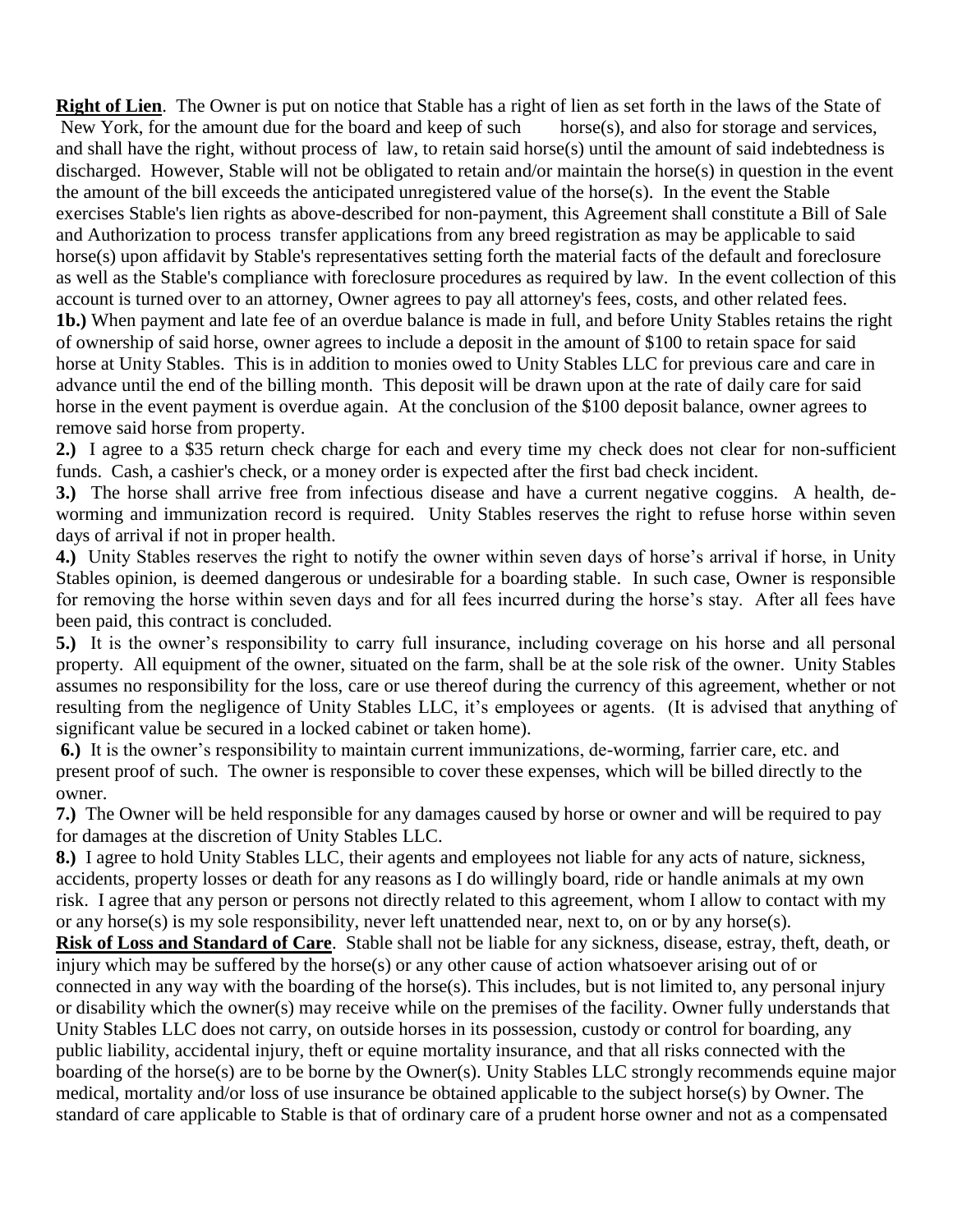bailee. In no event shall Stable be held liable to Owner for equine death or injury in any amount. Stable recommends that Owner obtain equine insurance for any animals, at Owner's expense. Owner agrees to disclose this entire agreement to Owner's insurance company and provide Stable with the company's name, address and policy number. Failure to disclose boarding agreement information to insurance company shall be at Owner's risk.

**9.)** I agree I will not provide public lessons or training or any paid services on the side for any reason at/on/in this facility as a boarder. Leasing horse owners must sign their own boarding, training or lesson agreements. (Training and lesson agreements and/or liability releases are separate if added to any or all boarding agreements).

**10.)** Any questions, service changes or discrepancies should be addressed in writing for successful, workable solutions.

**11.)** The owner agrees to abide by and conform to all rules and regulations relating to the boarding of horses as determined by Unity Stables LLC.

**12.)** In the event of an emergency, Unity Stables will make every attempt to contact the owner. Unity Stables reserves the right to procure veterinary services in emergencies when the owner cannot be reached. Payment for these services will be the responsibility of the owner. Every attempt will be made to contact the vets referenced as your choices.

**13.)** Owner is responsible to sign an authorized medical treatment form in the case of said horse requiring medical treatment or the administering of medication to be done by Unity Stables. Supplemental medical authorization form to be included on last page

**14.)** Any person(s), other than the horse's owner, having say or given permission to make decisions regarding said horse, will be at Unity Stables discretion. A written statement, witnessed and signed by owner, stating details will be kept by Unity Stables.

**15.)** Owner agrees to give Unity Stables 30 days notice prior to removing horse from facility and boarding arrangements. If less than 30 days notice is provided, owner is responsible for the remaining board to cover those days.

**Inherent Risks and Assumption of Risk**. The undersigned acknowledges there are inherent risks associated with equine activities including the risk of serious injury and/or death, while engaging in equine activities. By engaging in equine activities and in accordance with the terms of this agreement, Owner hereby assumes all associated risks of injury or death, and hereby expressly assumes all risks associated with participating in such activities. The inherent risks include, but are not limited to, the propensity of equines to behave in ways such as running, bucking, biting, kicking, shying, stumbling, rearing, falling or stepping on, that may result in an injury, harm or death to persons on or around them, the unpredictability of equines' reaction to such things as sounds, sudden movement and unfamiliar objects, persons or other animals, the limited availability of emergency medical care, and the potential of a participant to act in a negligent manner that may contribute to injury to the participant or others, including but not limited to, failing to maintain control over the animal or not acting within such participant's ability.

## **OWNER EXPRESSLY RELEASES STABLE FROM ANY AND ALL CLAIMS FOR INJURY AND/OR DEATH, OR PROPERTY DAMAGE, EVEN IF CAUSED BY NEGLIGENCE BY STABLE OR IT'S REPRESENTATIVES, AGENTS OR EMPLOYEES, DUE TO SUCH INHERENT RISK.**